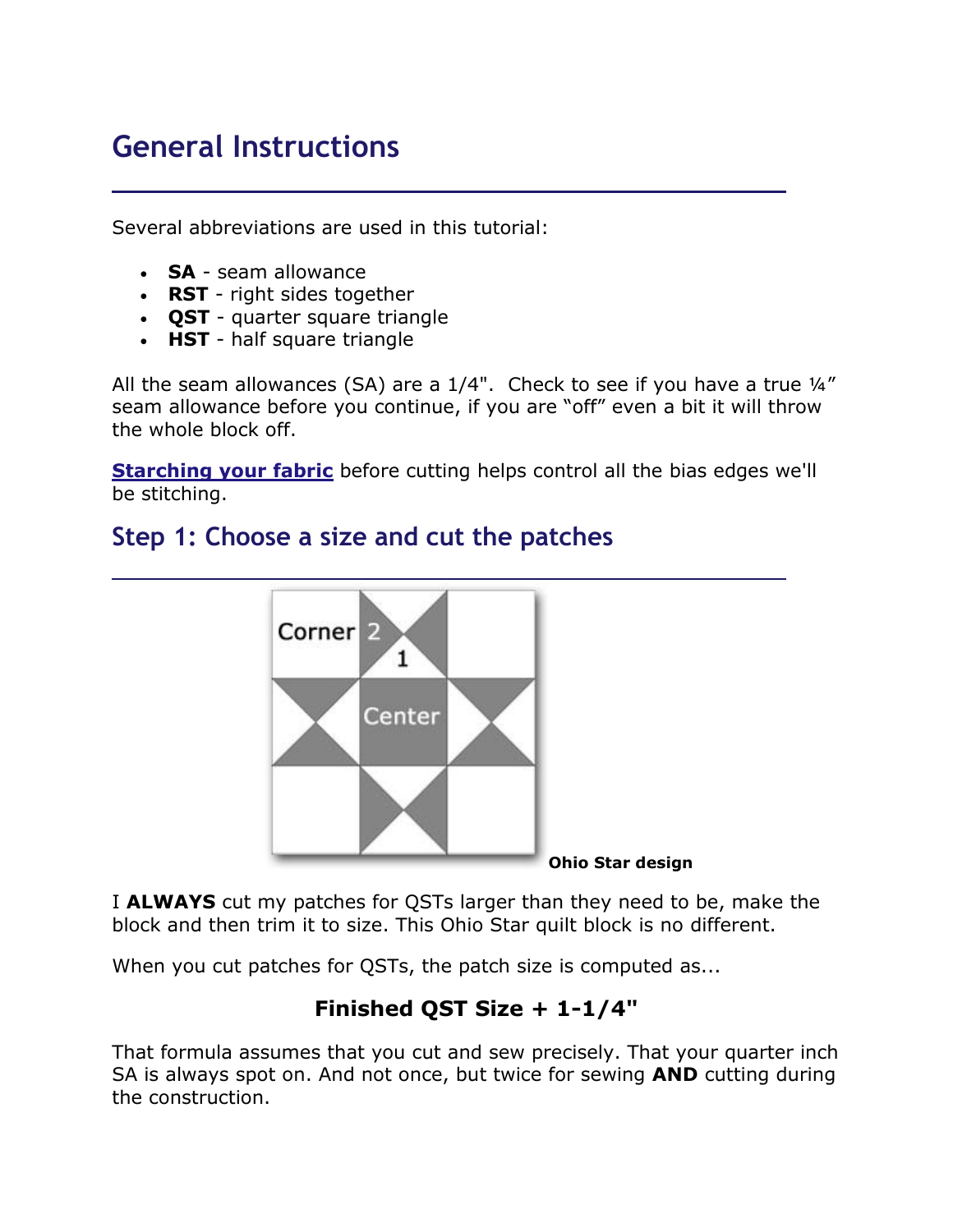That's a lot of opportunity to be off a bit; that's why I cut oversized to begin with.

The dimensions in the chart are computed using the  $+1-1/4$ " formula above. All the patches are squares. So, for Patch #1 for a 4-1/2" finished block, from your light fabric cut two 2-3/4" x2-3/4" squares.

Since I prefer to cut generously sized patches for half- and quarter-square triangles, before cutting I added an additional  $1/2$ " to the  $\#1$  and  $\#2$ dimensions.

That's what works best for me. I suggest you add a 1/2", too, make some blocks and then fine-tune this 'insurance' measurement if you need to.

In the cutting chart above is the measurement your QSTs need to be after stitching. Trim as needed.

| Generations                    |               |                | <b>Cutting Chart for an</b><br><b>Ohio Star Quilt Block</b><br>$\sim$ Traditional Piecing $\sim$ |                 |            |            |                     |
|--------------------------------|---------------|----------------|--------------------------------------------------------------------------------------------------|-----------------|------------|------------|---------------------|
|                                |               |                | <b>Finished Block Size</b>                                                                       |                 |            |            |                     |
| <b>Patch</b>                   | <b>Fabric</b> | Qty            | $4 - 1/2"$                                                                                       | 6''             | $7 - 1/2"$ | 9''        | $12^{\prime\prime}$ |
| 1                              | Light         | $\overline{2}$ | $2 - 3/4"$                                                                                       | $3 - 1/4"$      | $3 - 3/4"$ | $4 - 1/4"$ | $5 - 1/4"$          |
| $\mathcal{P}$                  | <b>Dark</b>   | 2              | $2 - 3/4"$                                                                                       | $3 - 1/4"$      | $3 - 3/4"$ | $4 - 1/4"$ | $5 - 1/4"$          |
| Corner                         | Light         | 4              | 2 <sup>''</sup>                                                                                  | $2 - 1/2"$      | 3''        | $3 - 1/2"$ | $4 - 1/2"$          |
| Center                         | <b>Dark</b>   | 1              | 2 <sup>n</sup>                                                                                   | $2 - 1/2"$      | 3''        | $3 - 1/2"$ | $4 - 1/2"$          |
| Trim QST to                    |               |                | 2 <sup>''</sup>                                                                                  | $2 - 1/2"$      | 3''        | $3 - 1/2"$ | $4 - 1/2"$          |
| <b>QST Center for trimming</b> |               |                | 1 <sup>''</sup>                                                                                  | $1 - 1/4"$      | $1 - 1/2"$ | $1 - 3/4"$ | $2 - 1/4"$          |
| <b>Grid Size</b>               |               |                | $1 - 1/2"$                                                                                       | 2 <sup>''</sup> | $2 - 1/2"$ | 3''        | $4^{\prime\prime}$  |

### **Step 2: Assemble the QSTs**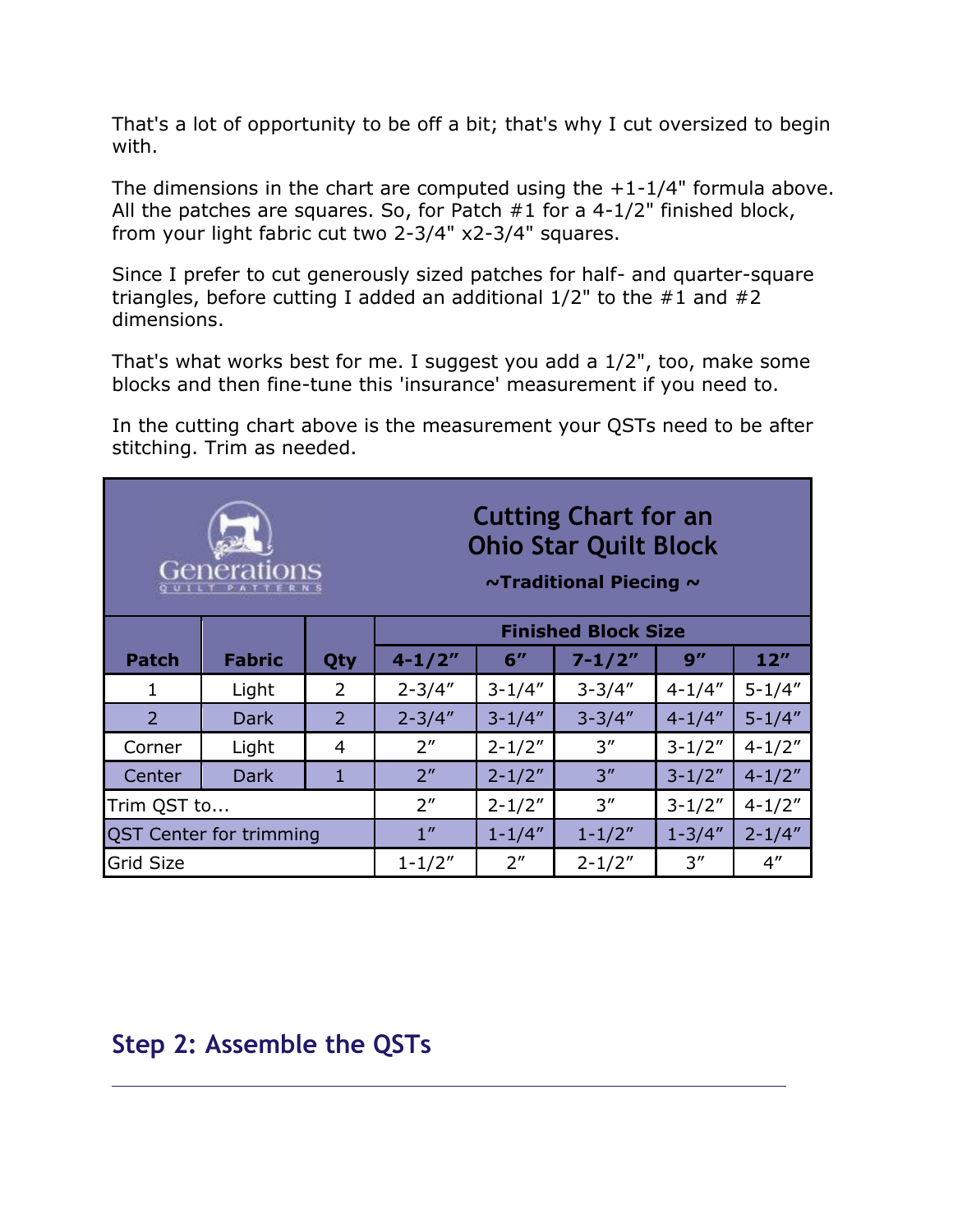Mark the diagonal of the two light #1 patches.



**dark as YOU need to see it.**

**Mark only as** 

With right sides together (**RST**), layer a #1 and #2 together. Stitch a quarter inch away from both sides of the line.

The red arrow points to my anchor cloth—a scrap of fabric that helps prevent my machine from chewing up the points of the patches.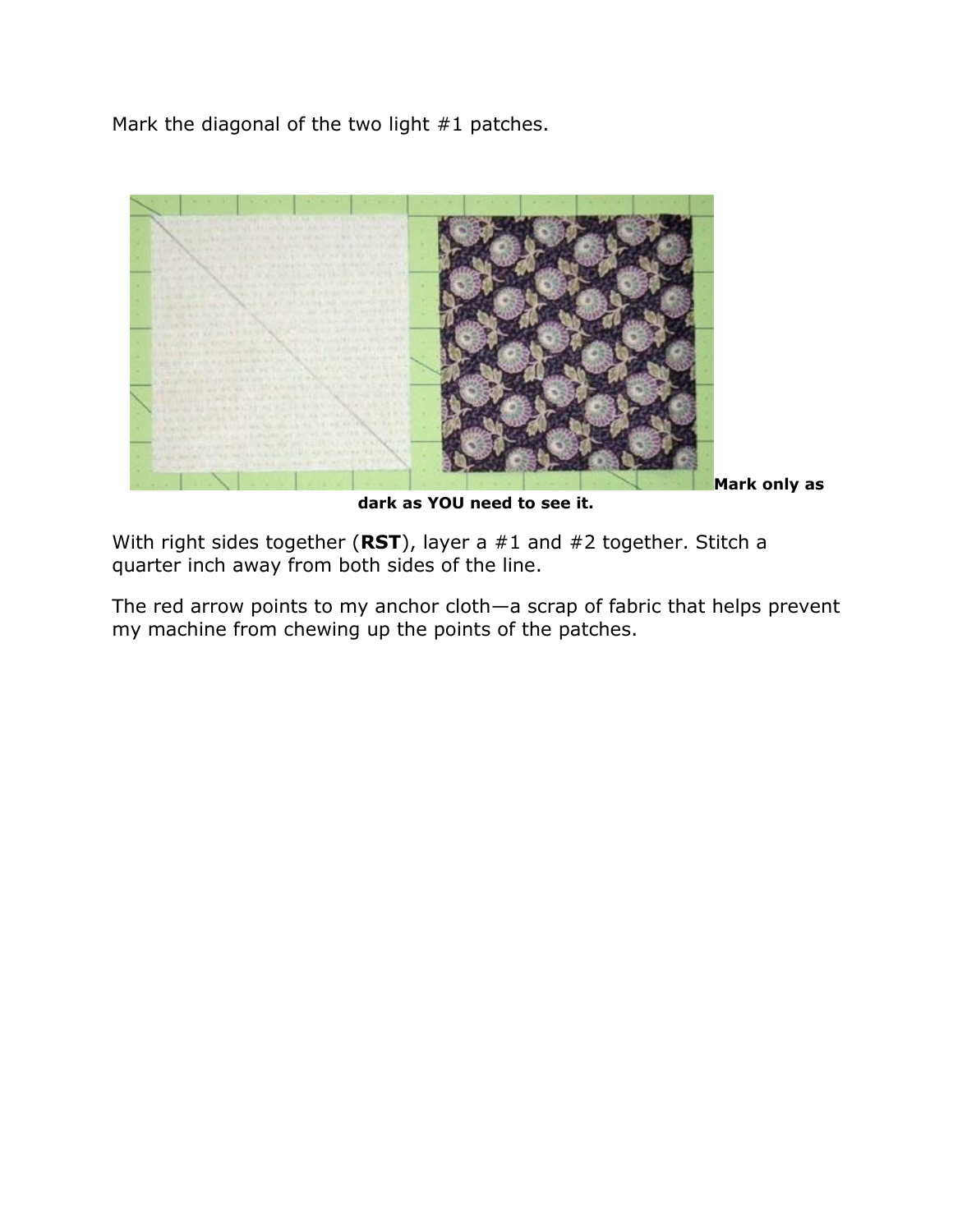

Cut the units apart on the drawn line.

Press, first with the patches closed to set the seam and then open with the SAs towards the darker fabric.

Repeat for both pairs.

At this point you have, for all practical purposes, four half square triangles (**HSTs**).

Draw a diagonal line (blue in the photo below) that bisects the sewn seam on **two** of these **HSTs**.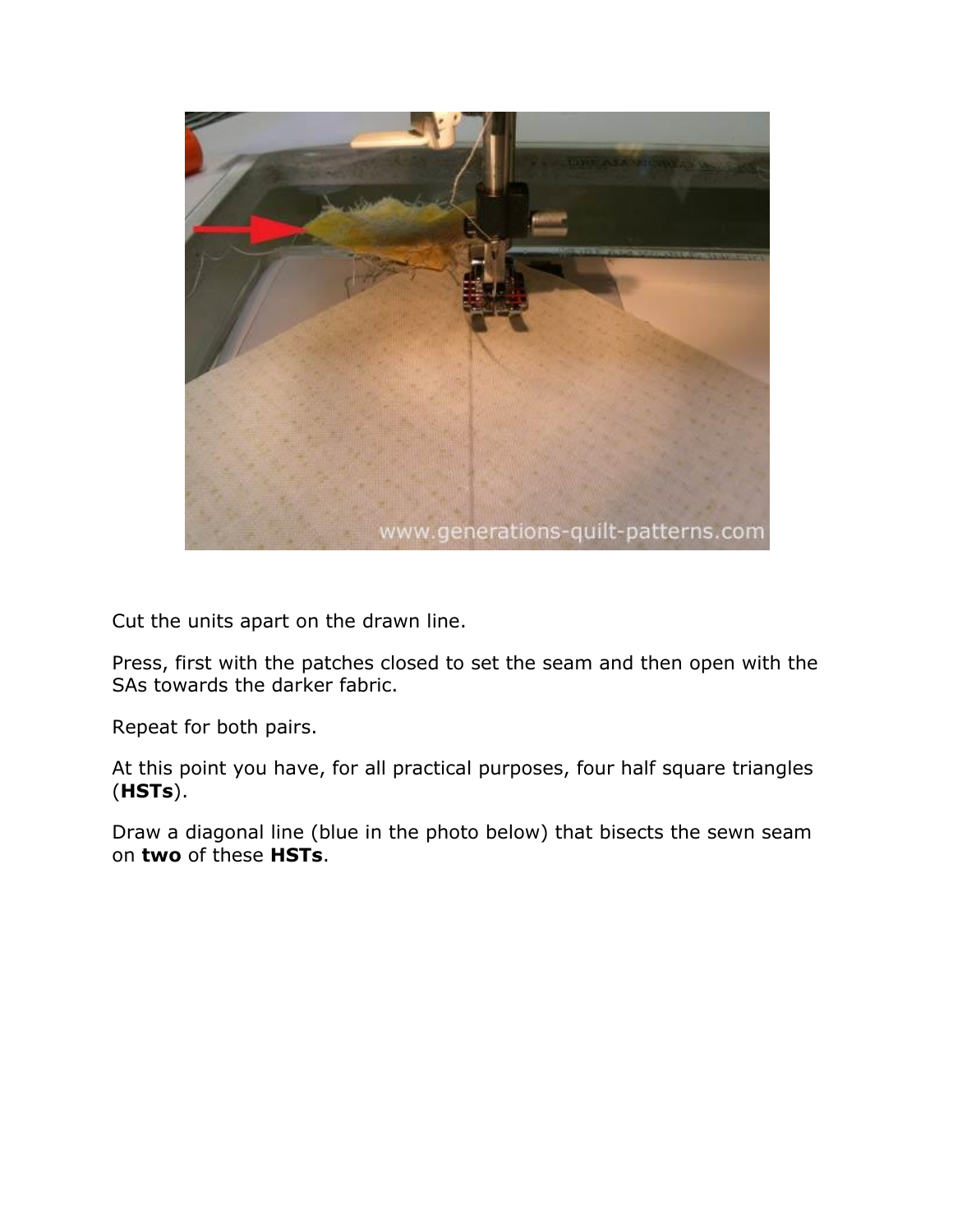

**perpendicular (90° to the previous stitching.**

With **RST**, sandwich a marked and unmarked **HST**, nesting the seam to make matching the center easier.

Align the edges of the **HSTs**. Use pins to hold things in place if needed.

Again, stitch a 1/4" inch from both sides of the drawn line.

See how the **SA** is pointed toward the needle. That makes it easier to 'push' the match at the center of the **QST**.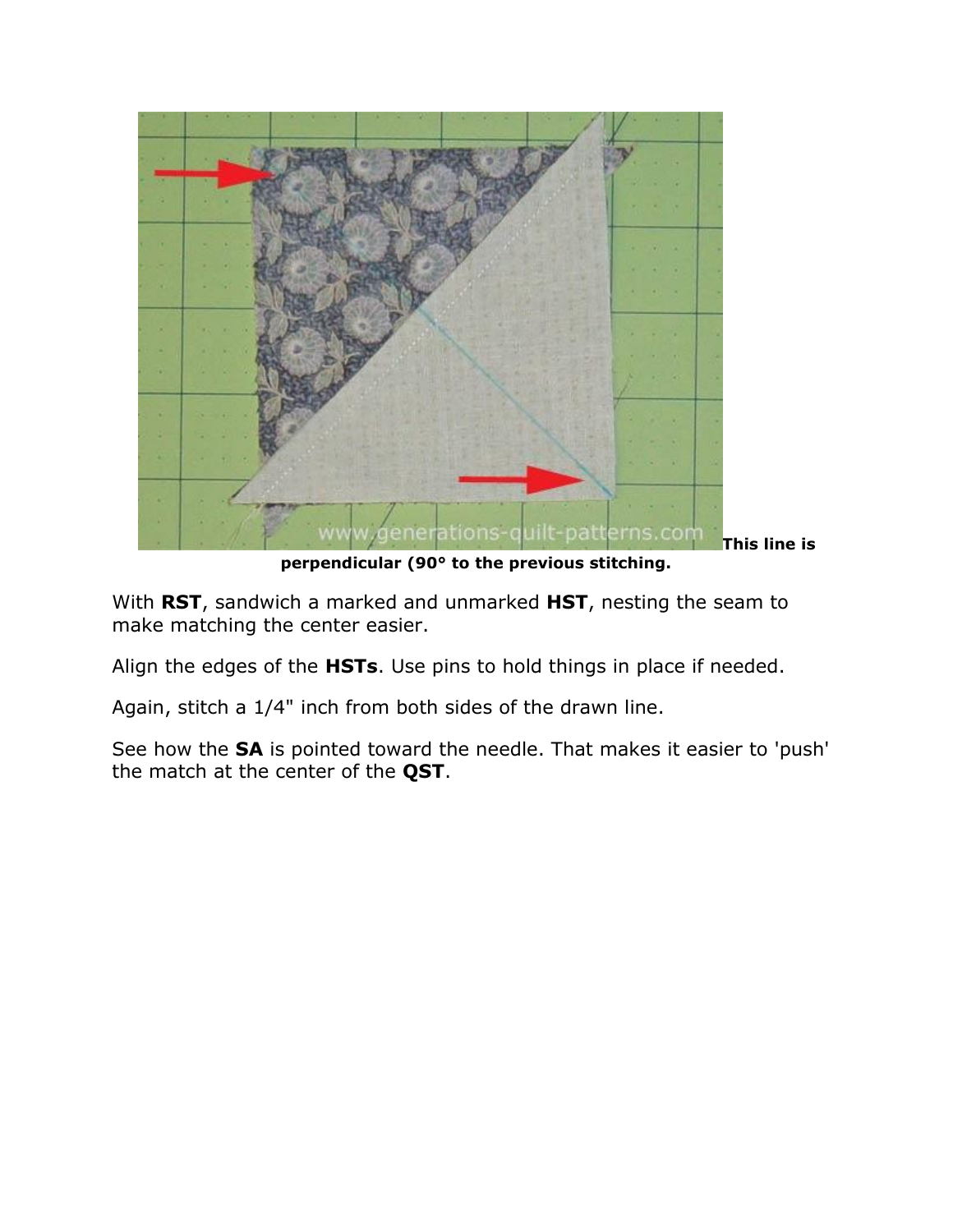

Repeat for the second pair.

Cut the two apart on the marked line. Press, first closed to set the seam and then open.

You now have four QSTs.

#### **Trimming**

At your cutting mat, align your square ruler over the QST. The diagonal 45 degree line matches the seam line.

#### **This next step is CRITICAL to properly trimming your block.**

You must determine the midpoint of your block and align that ruler mark with the intersection of the seams in the center of your block.

This number is in the cutting chart above for your convenience. (We aim to please!)

The **QST** in the photos here finishes at 3", it is trimmed to 3-1/2" unfinished.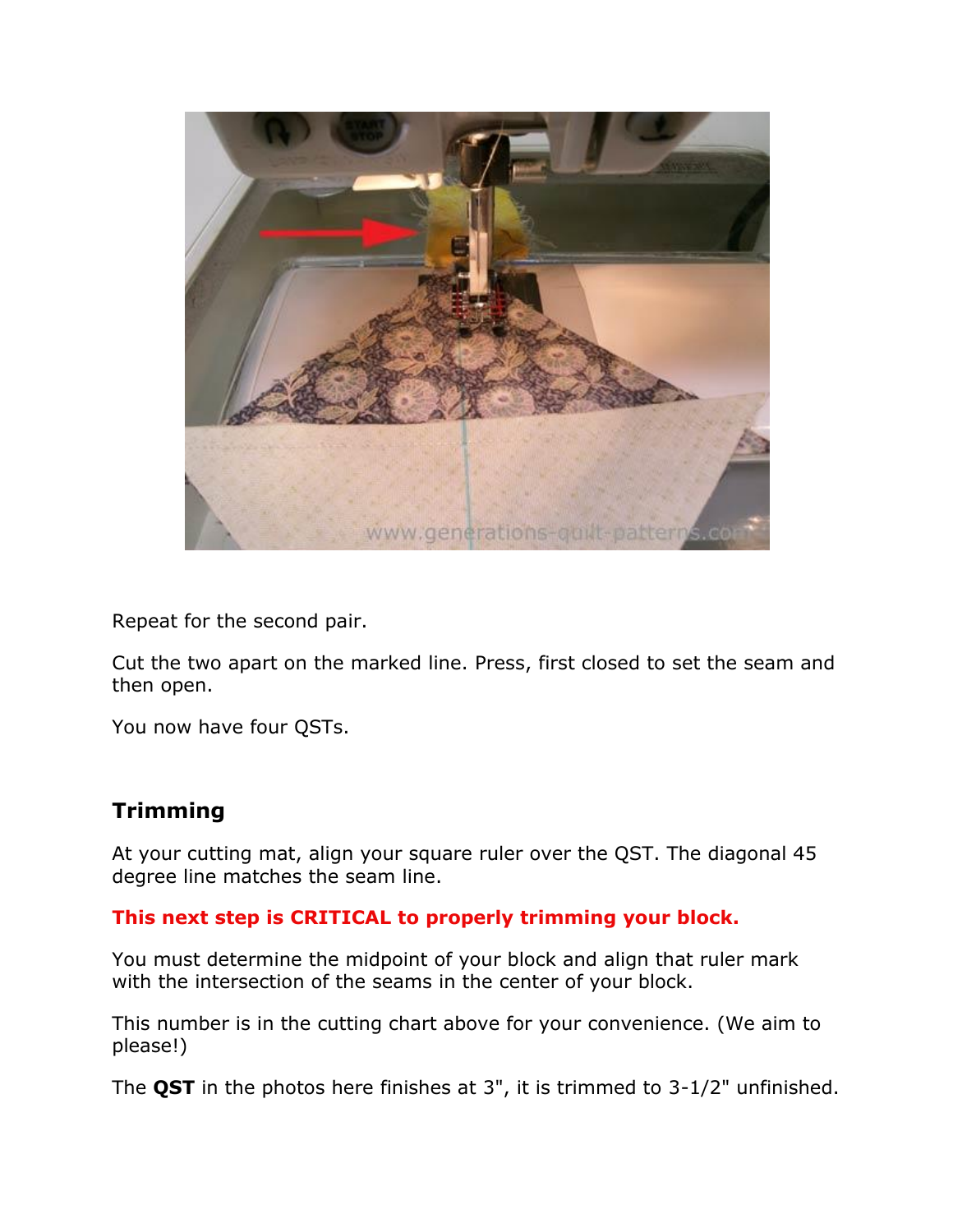In the chart, you'll find a row with this information. The next row down is 'QST Center for trimming'. You can see that a **QST** in a 9" finished block is trimmed to 3-1/2" with a center of 1-3/4".

Shown below the 1-3/4" mark on the ruler (both vertical and horizontal) is positioned right on top of the intersection of all seams in the center.

Make sure nothing has shifted and then trim the two exposed sides.



Flip the unit and repeat these trimming steps so that your **QST** equals the 'Trim to' size from the chart above. Repeat for the remaining three.

### **Step 3: Assemble the Ohio Star quilt block**

Lay out the cut patches and stitched QSTs into rows making sure the 'star points' point to the outside edges of the block.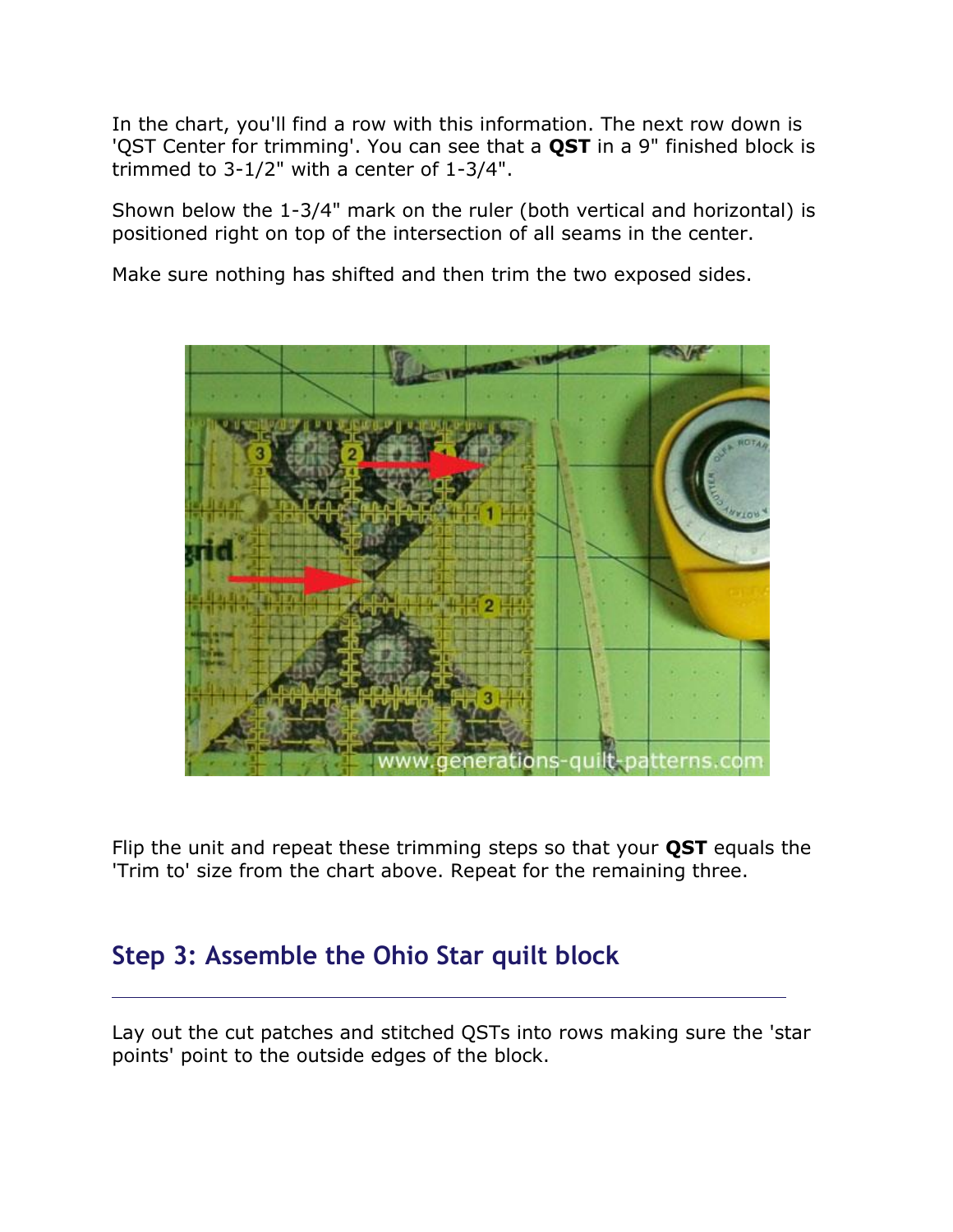

It's easy to get them switched! Did you notice the ones on the top and right are positioned incorrectly—double checking is faster than ripping!

Stitch the units into rows and press with the **SA**s in the direction of the arrows. This is to reduce the bulk in the seams.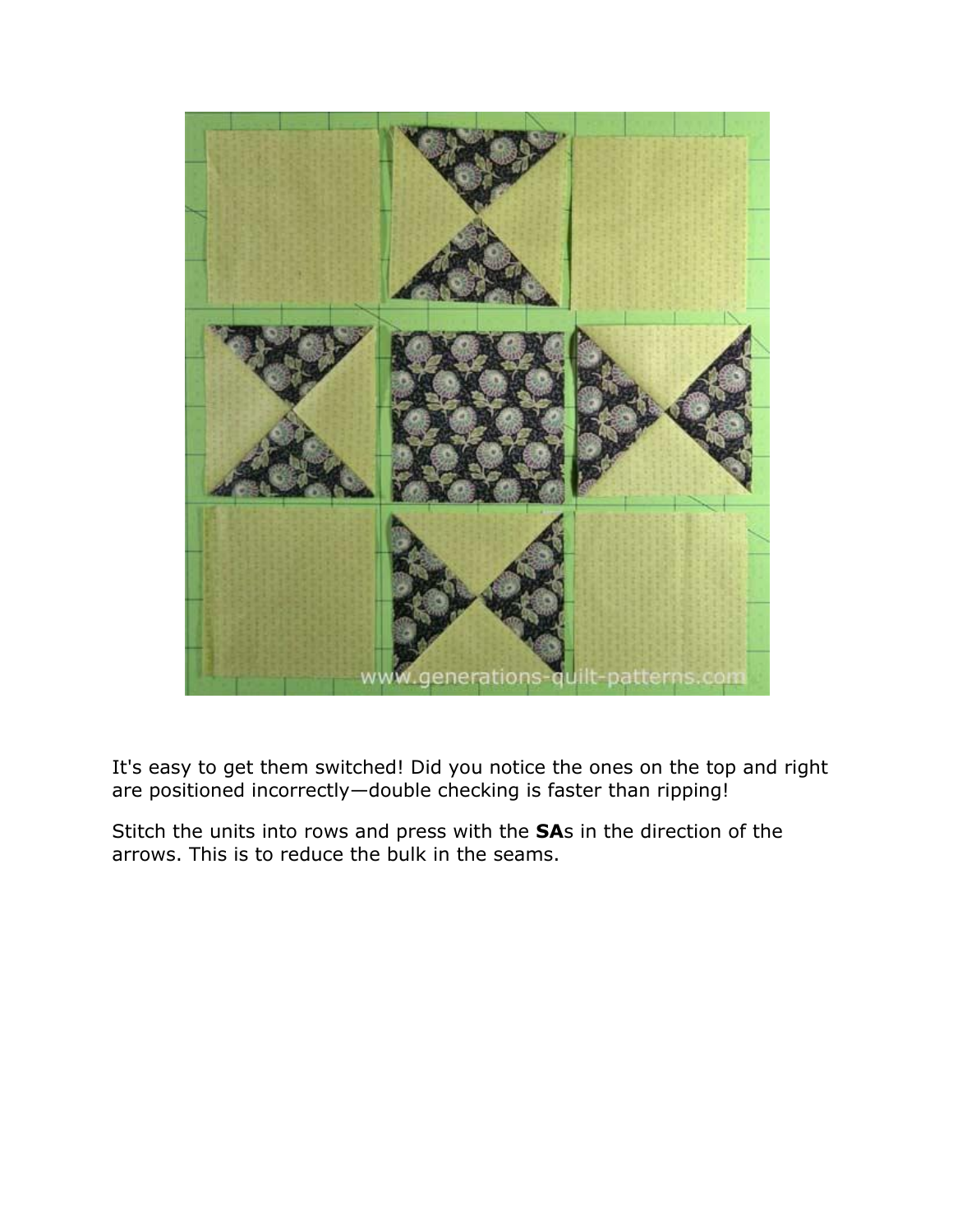

Stitch the rows together and give your block one final press, and this is the finished Ohio Star quilt block.